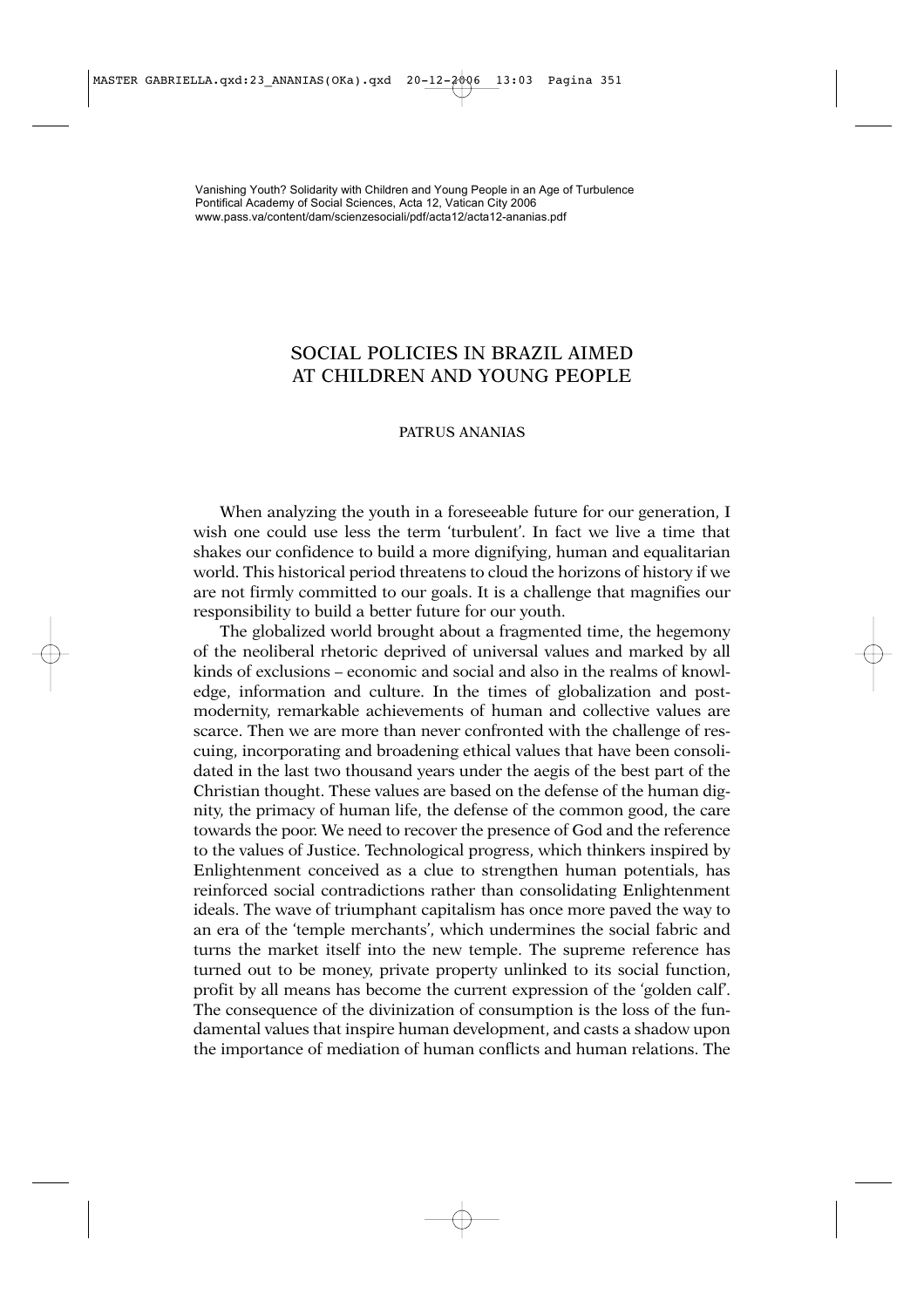weakening of references represents a remarkable challenge for the formation of young people, whose opportunities are compromised by anxiety, anguish and doubts. An objective assessment of our challenging times leads us to pessimism.

On the one hand we are pessimistic about our historical period, on the other the work and efforts to face the challenges in Brazil and other Latin American and Caribbean countries allow space for optimism. The acknowledgement of our difficulties must stimulate the search for solutions to change reality, instead of giving space to inaction. Therefore, I take this opportunity to talk about the source of our hope as far the future of the children and young people of my country is concerned.

Brazil recognizes the effects of the post-modern and global times, to which must be added a historical social debt that have accentuated social inequalities for a long time. Shattered families, young people with few or no perspectives, unemployment, child labor, sexual violence against children and teenagers, child prostitution, hunger, all these factors bring about generalized hopelessness among young people. These are some of the challenges we are trying to overcome. Since we came to power in 2003 we have been maintaining, consolidating and widening social policies with the purpose of establishing a new paradigms to protect and support poor families. I may say we have been successful in carrying out the task through a set of policies that promotes investment to benefit of our youth.

Social policies aimed at the most vulnerable family of our country are a State priority now and represent one of the main tokens of progress in our country. For the first time in our history social policies are dealt as public policies, regulated by specific legislation, they are planned and carried out according to objective and clear criteria, oriented by goals supported by social indicators.

Before considering policies aimed at children and young people, it is important to stress that the concern over these segment of society comes before any specific action. Our policies are basically centered on the family, not on individuals, and are geared towards an integrated implementation, so as to compose a web of social protection and promotion.

President Lula took this point into consideration when he launched the 'Zero Hunger' program, inspired by the highest values of the Christian tradition and the social teaching of the Catholic Church that are expressed in Latin America as the option for the poor. The 'Zero Hunger' program is a governmental strategy that articulates policies aimed at promoting the right to life, starting from the most basic level of human dignity, the right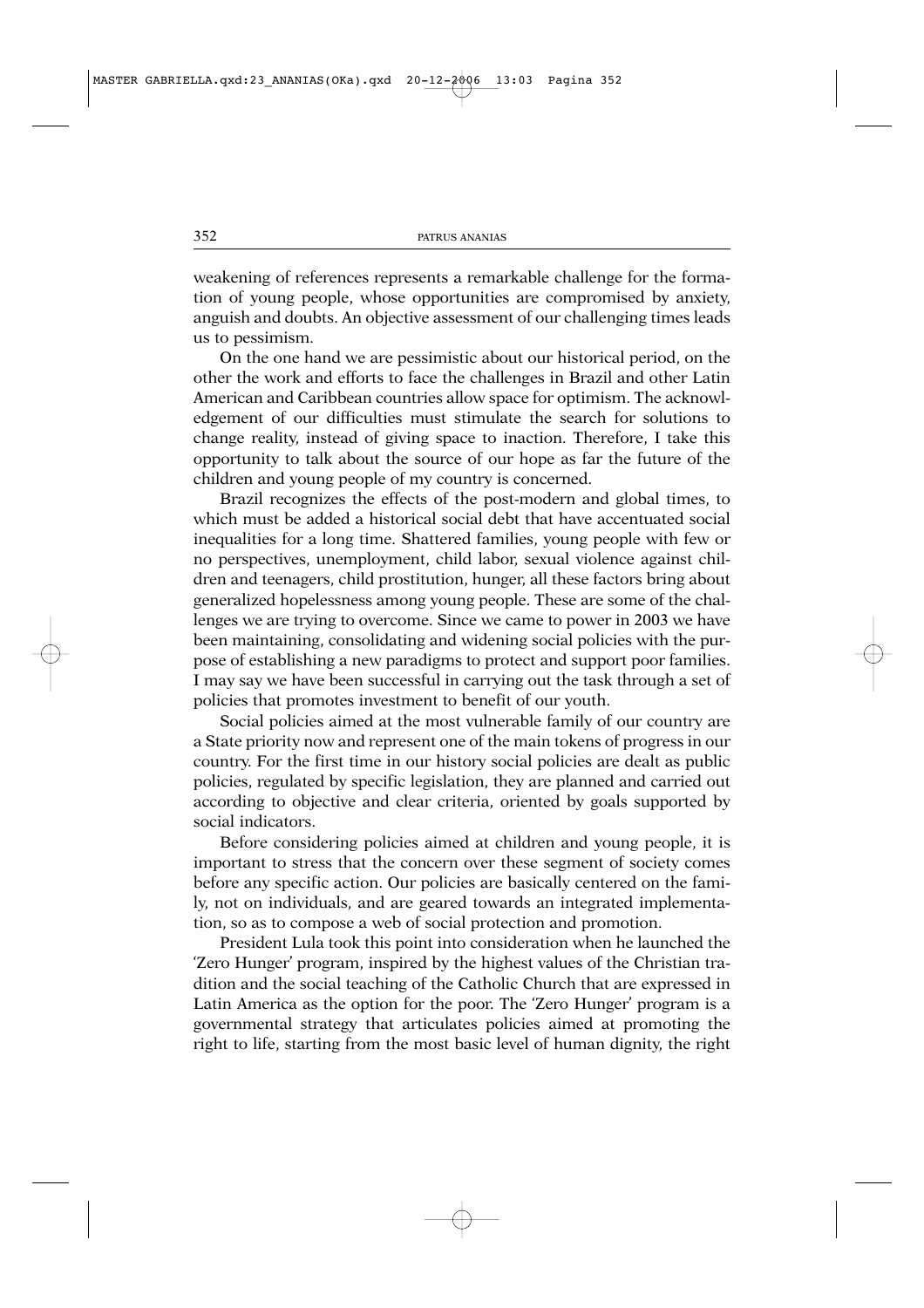to nourishment, most of all in the case of the poorest groups of the society. This strategy bring together actions carried out by eleven ministries, the core of which is the 'Bolsa Família' program, a program of income transfer with conditionalitites.

The creation of the Ministry of Social Development and Fight Against Hunger (MSD), in January 2004, is also the byproduct of this conception of articulated implementation of public policies. The 'Bolsa Família' compromises programs carried out by two ministries – Social Assistance and Food safety – and a special secretary directly subordinated to the Presidency. The coordination goes beyond the bureaucratic sphere because all programs are linked and carried out in a synergy, which implies a political action under the aegis of the common conception of promoting social development.

Bringing together different areas and valuing the family are founding principles of an official decision that is strictly followed by all the unities of our Ministry. By concentrating our attention on the family and on the urge to recover and strengthen family ties, we are preserving cardinal values in the formation of our citizens. This is reflected in the names of the programs carried out by the different Ministries: 'Bolsa Família', National Program for the Strengthening of Family Agriculture, Houses of Family, Program for the Eradication of Child Labor.

The 'Bolsa Família' program, the major program of income distribution with conditionalities, reaches nowadays nine million families. It provides a basic income to those families who have a monthly income per person that is not higher than R\$ 120 (US\$ 57). This program guarantees the basic and sacred right to nourishment and enables the children of the beneficiary family to attend school and have access to sanitary protection, provided the comply with conditionalitites (school attendance and mandatory vaccination).

From this year on, the 'Bolsa Família' project is bound in a formal and direct link to our efforts to fight and eliminate child labor, one of the most damaging situations to the future of a child. We are promoting its integration with the Program for the Eradication of Child Labor – PETI, composed by two main strategies. The first is the income transfer, a monetary contribution to families so their children attending school may also take part in social and educational activities through the day. The second strategy is the transfer of resources to communities entitled to carry out these activities. Therefore the resources of the PETI program may be directed to its main purpose, that is, to promote social and educational activities aimed at recovering the sense of citizenship and the self-reliance of children and young people. This integration enabled us to reach all children or young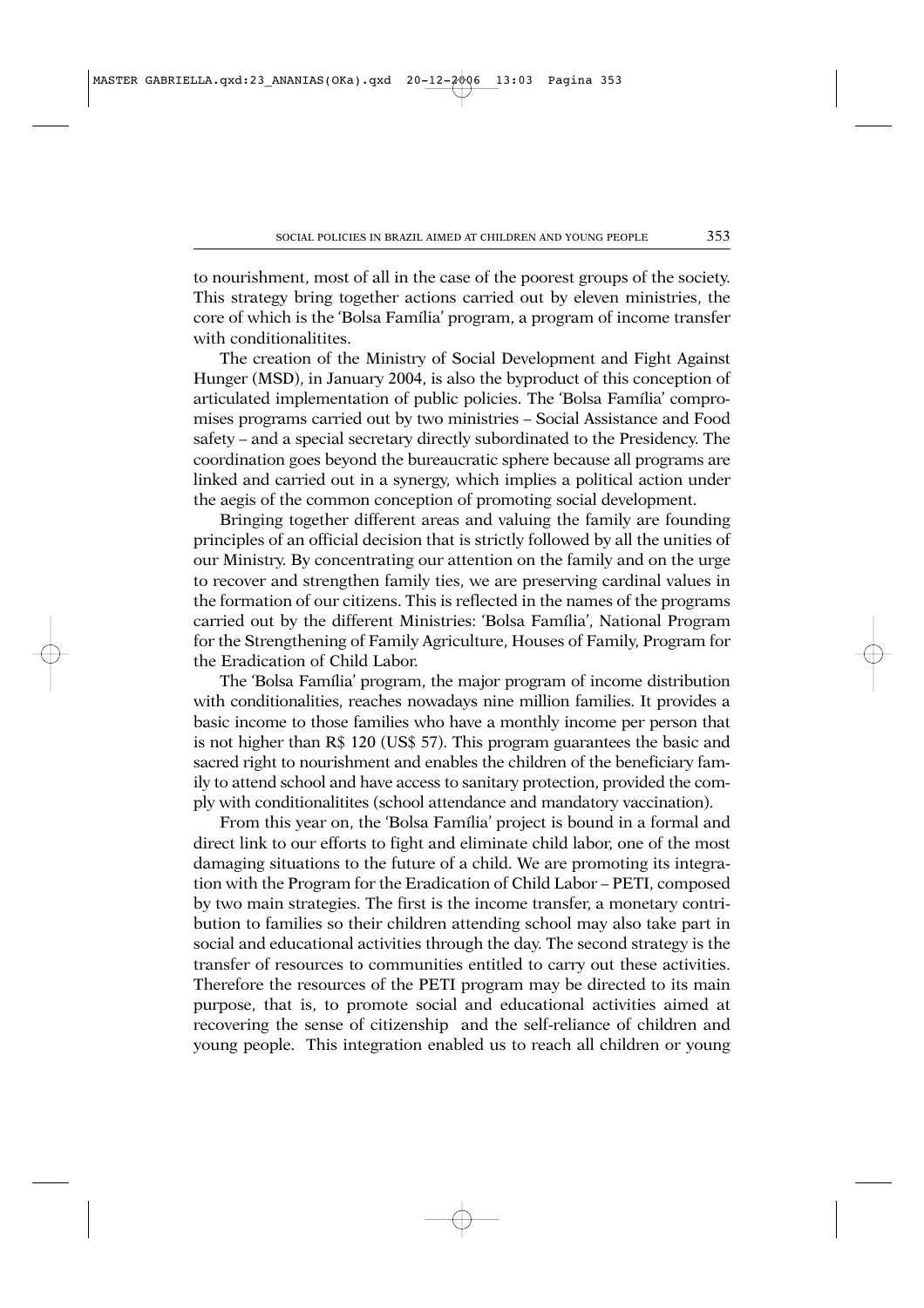people who illegally work in our country, a category estimated in 2,77 million. The Ministry of Social Development is currently carrying out a research to assess the possibility of integration the PETI program and the 'Sentinela' program, an initiative against child and juvenile prostitution. It is an effort aimed at strengthening the measures to eradicate one of the major challenges of modern societies, the sexual explotation of children and young people.

Under this unified system of social assistance, the Family Houses project provides social and psychological care, try to identify specific local needs and to find possible solutions for them. There are currently 1,49 million families assisted by 1980 centers. These groups have carried out actions of strategic importance for the implementation of complementary policies of labor training, promotion of jobs and income increase, therefore widening the social integration of these families under the perspective of personal emancipation.

Our efforts on food security are inspired by the Encyclical Letter *Mater et Magistra*, by John XXIII, the 'peasant pope', who considered family agriculture a strong support for a democratic and stable society. The budget for the National Program for the Promotion of Family Agriculture has increased 275% in the last three years. Today it involves 1,57 million financial activities. In order to strengthen this initiative, we have conceived the Program for the Acquisition of Family Agriculture Products, which promotes the acquisition of staple food from small landowners aimed at the formation of a strategic stock for the provision of basic food needs and distribution of milk to children, pregnant women and old people of poor families. On one hand, the program promotes the local agriculture and stimulates the stable settlement of families in the countryside, providing them with conditions for stability. On the other, it is an instrument for the promotion of the food security of poor families.

The special care towards the youth is an important component of the mobilization of the government of President Lula for the promotion of poor families in Brazil. Therefore, the programs specifically aimed at them are an evolving web we have been weaving, by means of policies geared to social emancipation and 'youth empowerment'.

The Secretary General of the Presidency, in collaboration with the Ministries of Social Development, of Education and of Labor, has carried out the National Program for Youth Inclusion ('Pró-Jovem'), the aim of which is to attend 400.000 young people from 18 to 24 years old between 2005 and 2007. This program requires partnership with under-federal unities.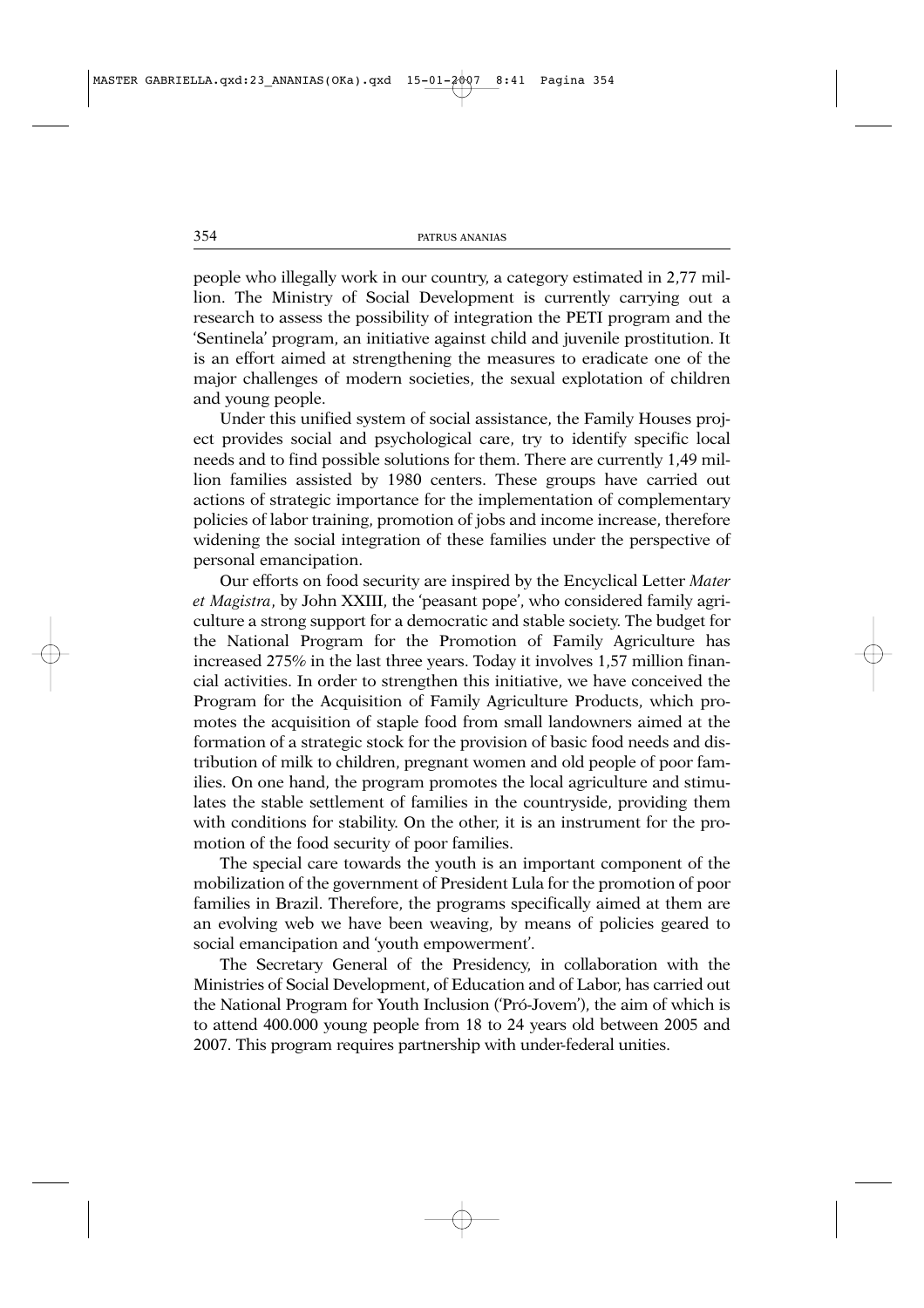We also carry out the Young Agent Program, aimed at 112.000 young people in 1.077 cities, with a budget of about R\$ 86 million (US\$ 40 million). In this program poor young boys and girls between 15 and 17 years old receive a monthly stipend of R\$ 65 (US\$ 31) during one year, provided they attend school and take part in training courses to support their communities in health care, environment protection and civic education. We plan to promote professional training to the poorest young people included by the 'Bolsa Família' program, with the collaboration of the Ministry of Labor.

In partnership with the United Nations Development Program, by means of a contest we selected 28 public and communitarian universities to carry out 38 projects of labor integration of socially vulnerable people, which give special priority to people at the same age level as those attended by the 'Pró-Jovem' program (from 18 to 24 years old) and engage them in the family and local context.

The educational policy is another outstanding element aimed at widening the training options for our children and young people. In this sense the Government has conceived a project for the creation of the Fund for the Maintenance and Development of Basic Education and Promotion of Education Professionals.

The Program for the Expansion of Professional Education is another relevant initiative of the federal government that involves training schools and conceives the institution of technical schools at the intermediate level. In the filed of higher education, new federal universities and 42 new campi have been planned. The University for All Program forecasts the creation of four hundred thousand scholarships in private higher education institutions in the coming four years. The intention is to increase the number of posts and to engage the public and free education in the fight against social and economical inequality.

Considering only the initiatives carried out by the Ministry of Social Development, we estimate that programs for social inclusion reach about 17 million children and young people. They are also supported by the Program for the Eradication of Child Labor ('Peti'), the Program for Fighting Sexual Abuse and Violence Against Child and Young People ('Sentinela'), the Program for Intensive Family Care, thought the Family Houses, and most of all the 'Bolsa Família' project.

The eradication of child labor is a feasible possibility in Brazil. I am certain that my generation will have the opportunity to witness the end of hunger and malnutrition in our country. According to current trends, extreme poverty will cease to be a sad inheritance to future generations. In